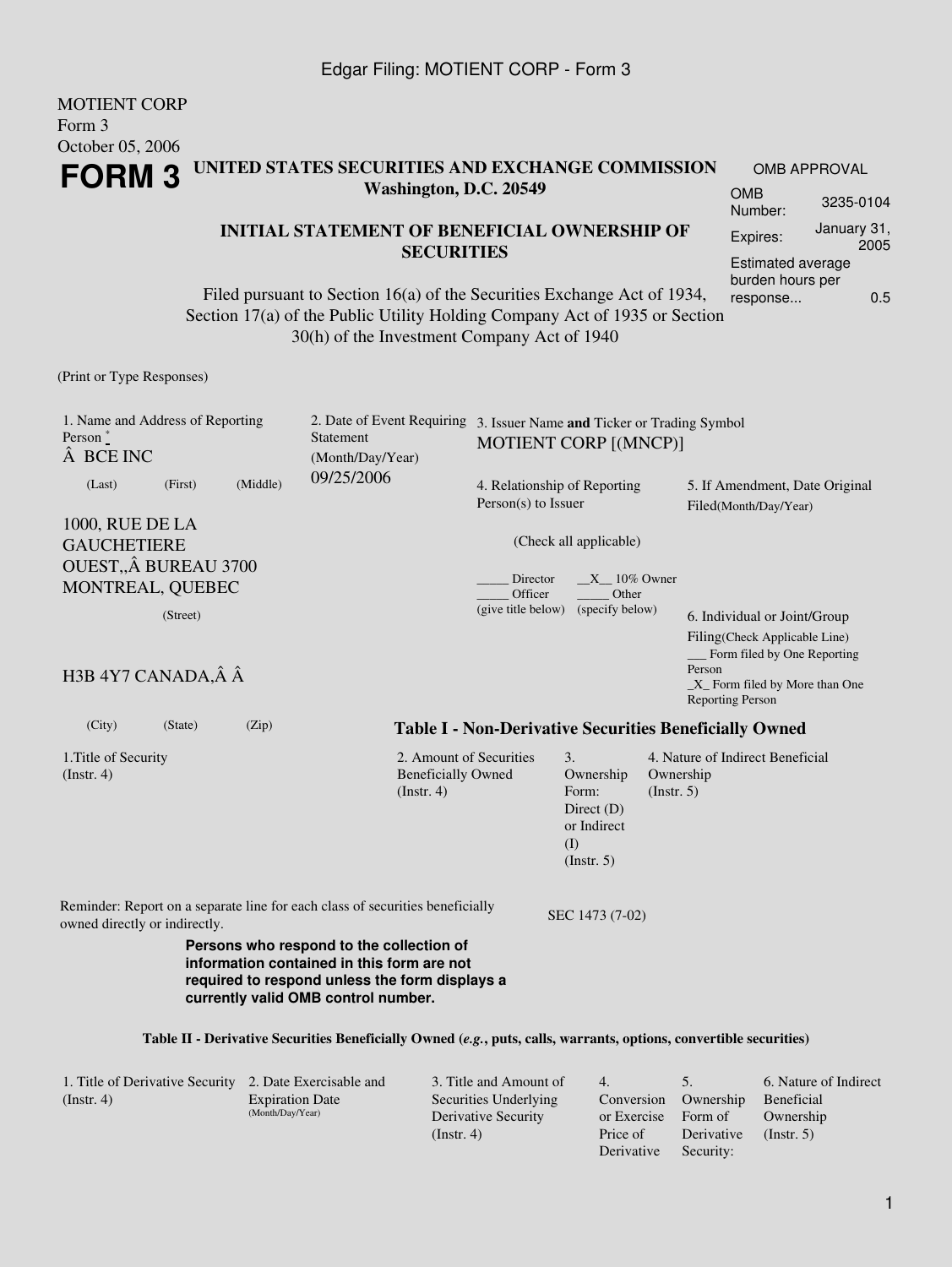### Edgar Filing: MOTIENT CORP - Form 3

|                               | Date<br>Exercisable   | Expiration<br>Date | Title                                                                            | Amount or<br>Number of<br><b>Shares</b> | Security     | Direct $(D)$<br>or Indirect<br>$\rm (I)$<br>$($ Instr. 5 $)$ |                                      |
|-------------------------------|-----------------------|--------------------|----------------------------------------------------------------------------------|-----------------------------------------|--------------|--------------------------------------------------------------|--------------------------------------|
| Option to acquire $(1)$ $(2)$ | 10/05/2006 01/15/2007 |                    | Common<br>Stock, par<br>value<br>$$0.01$ per<br>share (the<br>"Common<br>Stock") | $(1)$ $(2)$                             | $\S$ (1) (2) | $I(1)$ $(2)$                                                 | (See footnotes<br>below) $(1)$ $(2)$ |

# **Reporting Owners**

| <b>Reporting Owner Name / Address</b>                                                                                                                                | <b>Relationships</b> |                                         |           |   |  |
|----------------------------------------------------------------------------------------------------------------------------------------------------------------------|----------------------|-----------------------------------------|-----------|---|--|
|                                                                                                                                                                      |                      | Director 10% Owner Officer Other        |           |   |  |
| <b>BCE INC</b><br>1000, RUE DE LA GAUCHETIERE OUEST,<br>BUREAU 3700 MONTREAL, QUEBEC<br>H <sub>3</sub> B 4Y7 CANADAÂ                                                 |                      | $\hat{A}$ $\hat{A}$ $X$ $\hat{A}$       |           | Â |  |
| <b>TMI Communications Inc.</b><br><b>1601 TELESAT COURT</b><br><b>GLOUCESTER, ONTARIO</b><br>K <sub>1</sub> B <sub>1</sub> B <sub>9</sub> CANADAÂ                    |                      | $\hat{A}$ $\hat{A}$ $\hat{X}$ $\hat{A}$ |           | Â |  |
| 3924505 Canada Inc.<br><b>1601 TELESAT COURT</b><br><b>GLOUCESTER, ONTARIO</b><br>K <sub>1</sub> B <sub>1</sub> B <sub>9</sub> CANADAÂ                               |                      | $\hat{A}$ $\hat{A}$ $\hat{X}$ $\hat{A}$ |           | Â |  |
| TMI Communications & Company, Limited Partnership<br><b>1601 TELESAT COURT</b><br><b>GLOUCESTER, ONTARIO</b><br>K <sub>1</sub> B <sub>1</sub> B <sub>9</sub> CANADAÂ | $\hat{A}$            | $\hat{A} \times \hat{A}$                |           |   |  |
| <b>TMI Communications Delaware, Limited Partnership</b><br>1209 ORANGE STREE<br>WILMINGTON, Â DEÂ 19801                                                              | Â                    | $\hat{A} X$                             | $\hat{A}$ | Â |  |

## **Signatures**

| $/s/L$ Scott<br>Thomson                           | 09/05/2006 |
|---------------------------------------------------|------------|
| ** <i>Signature</i> of<br><b>Reporting Person</b> | Date       |
| $/s/L$ . Scott<br>Thomson                         | 09/05/2006 |
| ** <i>Signature</i> of<br><b>Reporting Person</b> | Date       |
|                                                   | 09/05/2006 |